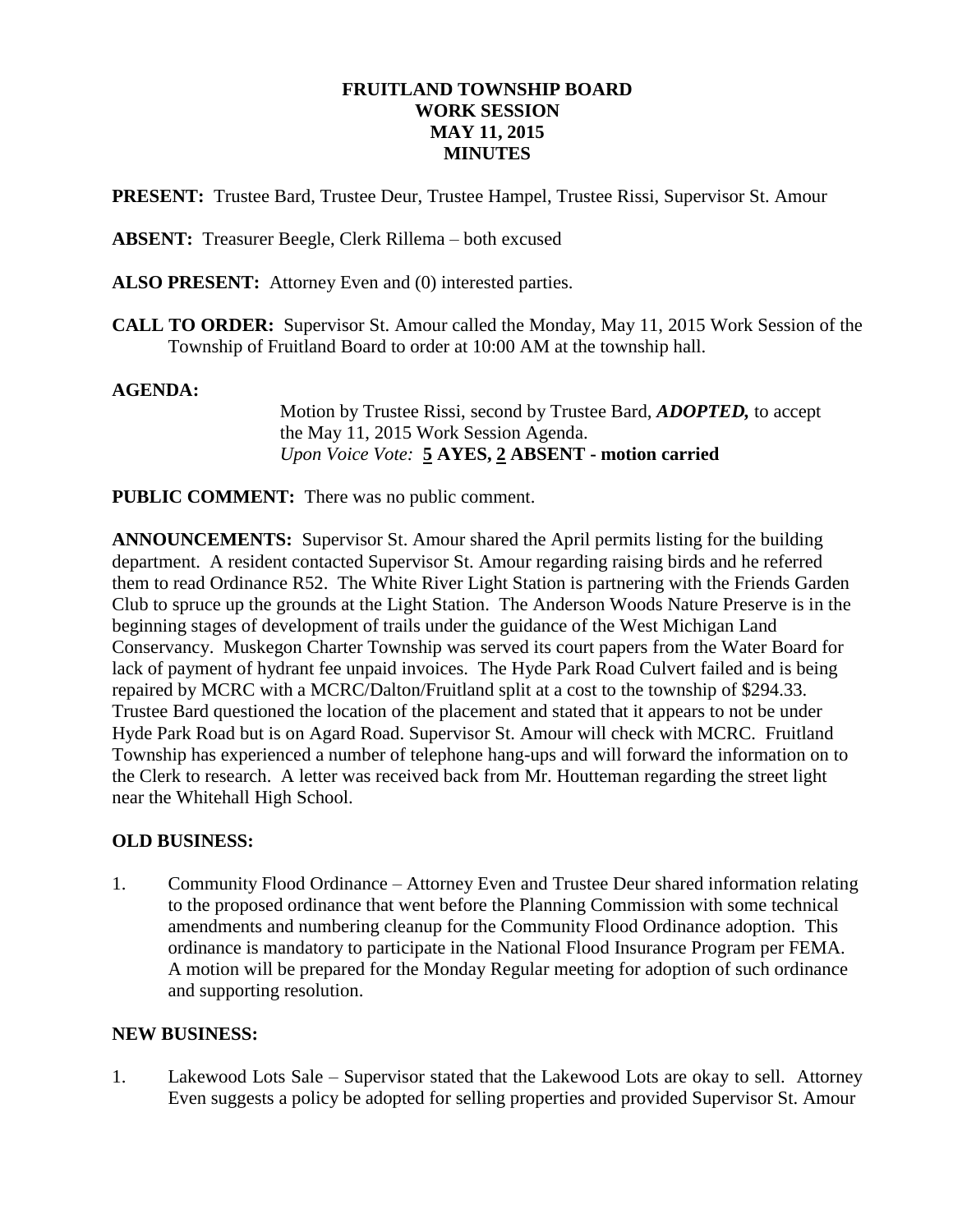# FRUITLAND TOWNSHIP MAY 11, 2015 WORK SESSION MINUTES

with drafts. The board okayed dealing with selling property on a case by case circumstance instead of putting a policy in writing.

- 2. Dock Road Attorney Even has discussed the Dock Road right-of-way with WLFA Attorney about their access to the Lake but the right-of-way is being challenged on who owns it. Attorney Even stated that it would be in the best interest of the Township to quitclaim it to the White Lake Fire Authority.
- 3. FOIA Appeals –

Motion by Supervisor St. Amour, second by Trustee Bard, *ADOPTED,* to DENY Mr. Kruse of his FOIA Appeal dated April 27, 2015 stating that his request for Donald G. Sandel, Building Department dedicated hours of service was denied as a Public Body Response along with requested information was sent to him by FOIA Coordinator Rillema on April 23, 2015. I move to DENY Mr. Kruse of his FOIA Appeal dated April 21, 2015 stating that his request for any invoices or billings from Even/Franks or Smith/Hughley pllc for litigation against the White Lake Ambulance Authority was unresponsive as a Public Body Response requesting specific dates was sent to him by FOIA Coordinator Rillema on April 23, 2015. I move to DENY Mr. Kruse of his FOIA Appeal dated April 29, 2015 stating that his request for a copy of proportion liability figure or invoice for payment from the WLAA was unresponsive as a Public Body Response along with requested information was sent to him by FOIA Coordinator Rillema on April 22, 2015. *Upon Voice Vote:* **5 AYES, 2 ABSENT – motion carried**

- 4. Amendment to Fee, Permit, Escrow Schedule Supervisor St. Amour and Attorney Even stated that the increase in  $8 \frac{1}{2} \times 11$  copy charge to \$.10 a copy is occurring due to the FOIA amendments effective July 1, 2015. A motion will be prepared for the Monday Regular meeting.
- 5. Permit Refund A request for a building permit has been requested in the amount of \$624.00. No work has been performed at this time. More research needs to be done on a policy going forward regarding a potential % cancellation fee. Attorney Even will research and will be discussed at the June work session. Past history has been that it was brought to the Board for determination on whether a refund should be issued. A policy should be in place going forward.
- 6. Building Permit Cancellation/Refund Policy A sample of Laketon Township's cancellation/refund policy will be reviewed by Attorney Even and discussed at the June work session. A policy should be developed for both Fruitland Township to cancel a permit if no work is performed within the timeframe allotted and for the resident/builder to cancel with a cancellation % fee. Attorney Even will work with the Building Official to develop.
- 7. Zoning Administrator Supervisor St. Amour included a contract for our new Zoning Administrator for the only candidate interviewed by Planning Commission Chair Roesler and Trustee Deur. Val Jensen is the candidate of choice. A plus to hiring Mr. Jensen is that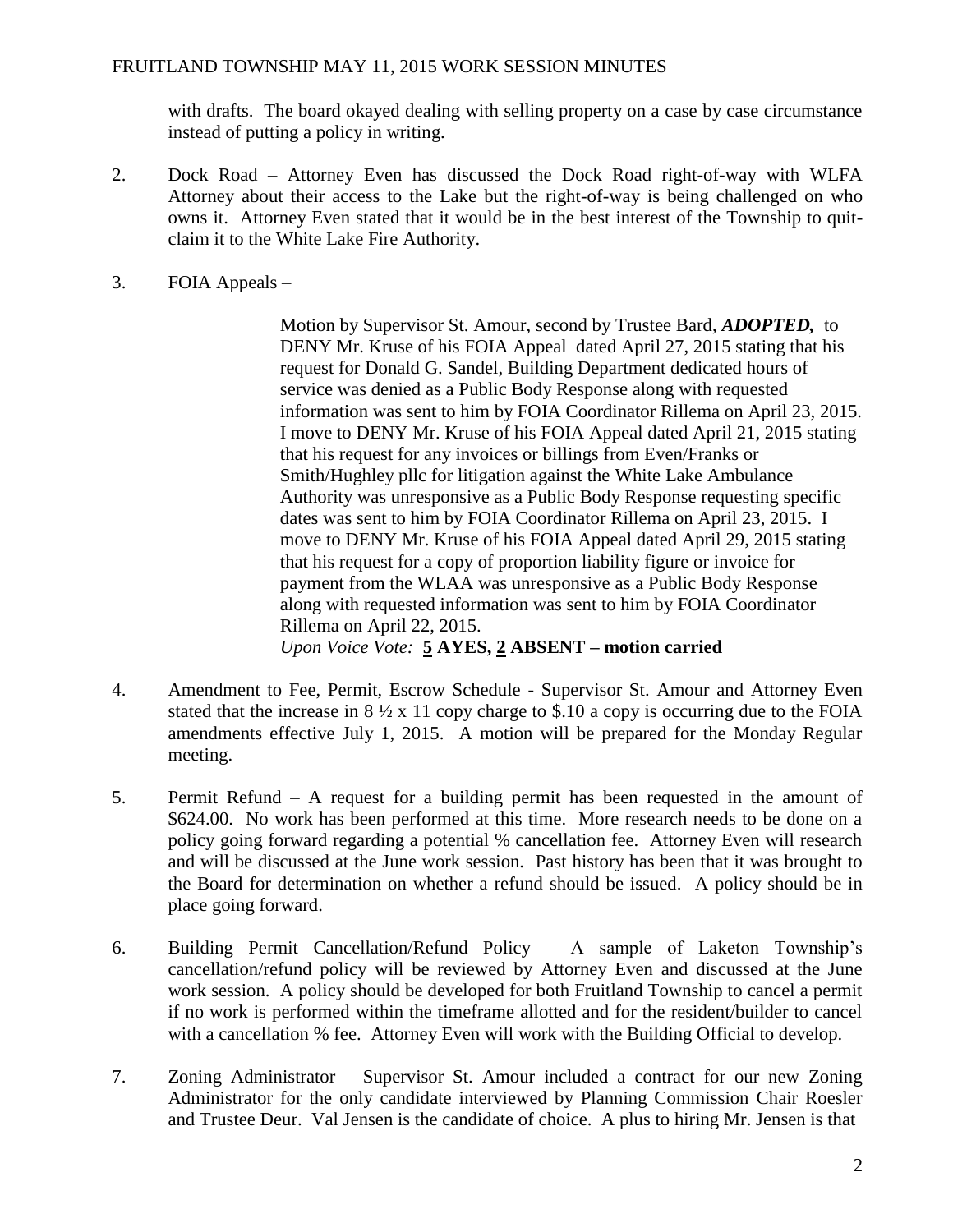### FRUITLAND TOWNSHIP MAY 11, 2015 WORK SESSION MINUTES

he would not only have two half days scheduled office hours but also be available by telephone 5 days a week. Mr. Jensen is a prior builder, current Zoning Administrator for Whitehall Township and serves on the Planning Commission for Holton Township. He would also serve as our Zoning Enforcement and Ordinance Enforcement in general. The pay is similar but does not include any benefits which would be the same. There is conflict with the night our Planning Commission meets. Our Planning Commission is willing to change our night to accommodate Mr. Jensen. Supervisor St. Amour will ask Mr. Jensen to attend Monday's Regular meeting.

- 8. Zellar Road Quote The Federal funded road project on Zellar Road has been pushed back to 2016. The Drainage issues need to be rectified before this project can be completed. The MCRC is putting together a quote on the costs involved. Culverts and ditch clean out are necessary. Several different avenues are available to complete this repair – Set up a Drain District, MCRC/Fruitland Township split or a Special Assessment be created. Supervisor St. Amour will share information as he receives. Attorney Even is not familiar with a separate mechanism for setting up a special assessment for moving water without setting up a drain district.
- 9. Partridge Drain Supervisor St. Amour tasked Attorney Even to discuss road end repairs/ownership with the MCRC Attorney Rose.
- 10. White Lake Ambulance Authority Millage Discussion/Action Plan -

Motion by Trustee Bard, second by Trustee Rissi, *ADOPTED,* to go into closed session to consider confidential legal advice in written opinion subject to attorney-client privilege at 10:52 AM. *Roll Call Vote:* Trustee Hampel **AYE,** Trustee Bard **AYE,** Trustee Deur, **AYE,** Trustee Rissi, **AYE,** Supervisor St. Amour **AYE,** Treasurer Beegle **ABSENT,** Clerk Rillema **ABSENT – motion carried**

#### **CLOSED SESSION**

Motion by Trustee Bard, second by Trustee Deur, *ADOPTED,* to come out of closed session at 11:15 AM. *Roll Call Vote:* Trustee Hampel **AYE,** Trustee Bard **AYE,** Trustee Deur **AYE,** Supervisor St. Amour **AYE,** Trustee Rissi **AYE**, Treasurer Beegle **ABSENT,** Clerk Rillema **ABSENT – motion carried**

13. Board Comments – Trustee Hampel stated that she does not like being accused of pushing information onto the Parks & Recreation Commission and if it appears so, she apologizes but will continue to support the Parks Commission even if she does not serve as liaison. Supervisor St. Amour stated that he would like to discuss further at another meeting.

> Motion by Trustee Bard, second by Trustee Rissi, *ADOPTED,* to adjourn the Monday, May 11, 2015 Work Session of the Township of Fruitland at 11: 25 AM. .

*Upon Voice Vote:* **5 AYES, 2 ABSENT - motion carried**